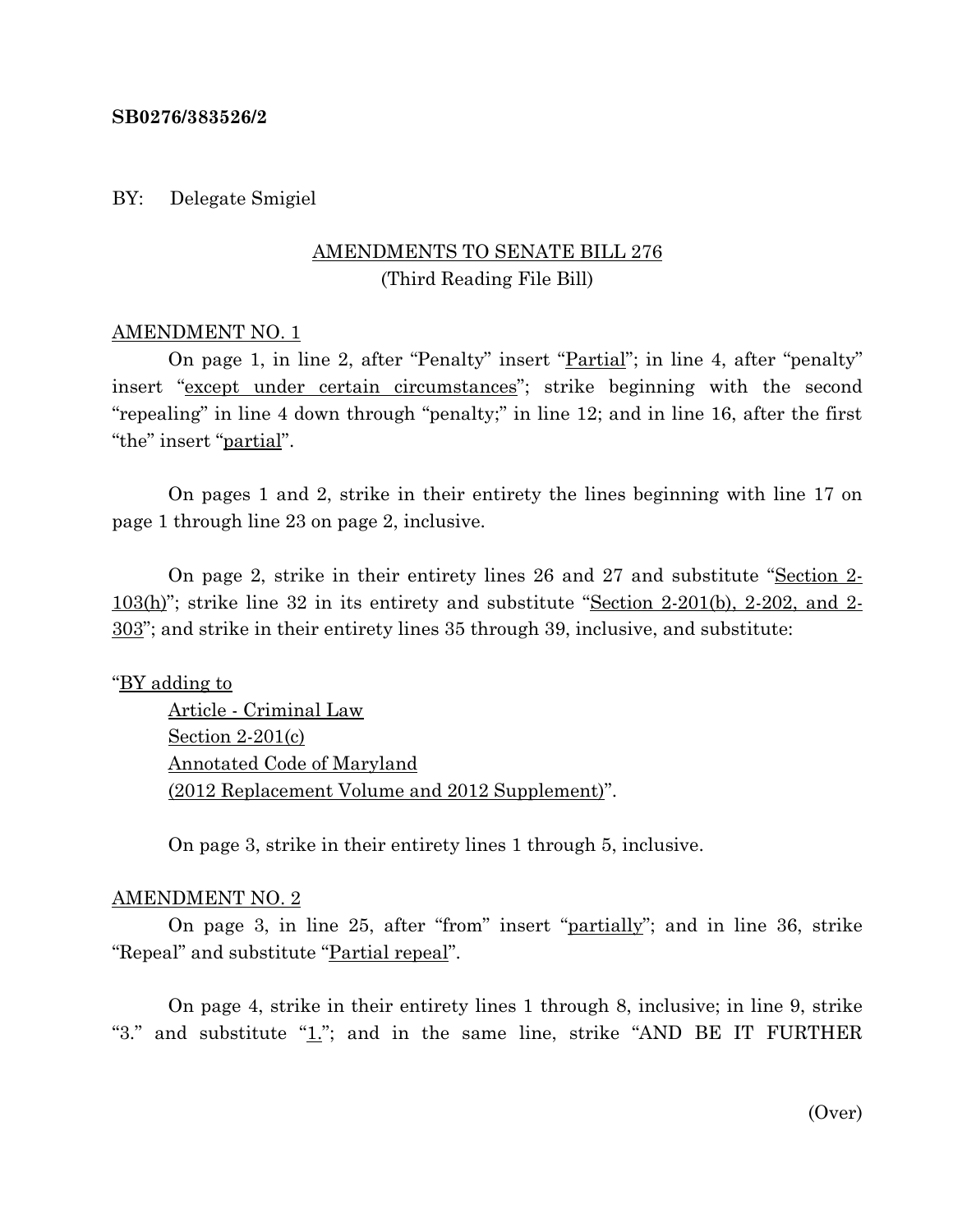# **SB0276/383526/2 SMIGIEL Amendments to SB 276 Page 2 of 3**

ENACTED" and substitute "BE IT ENACTED BY THE GENERAL ASSEMBLY OF MARYLAND".

On pages 4 through 10, strike in their entirety the lines beginning with line 11 on page 4 through line 20 on page 10, inclusive.

On page 11, in line 16, strike "A" and substitute "**SUBJECT TO SUBSECTION (C) OF THIS SECTION, A**"; after line 24, insert:

# "**(C) A PERSON WHO COMMITS A MURDER IN THE FIRST IF THE VICTIM WAS A CHILD ABDUCTED IN VIOLATION OF § 3-503(A)(1) OF THIS ARTICLE MAY BE SENTENCED TO DEATH IN COMPLIANCE WITH § 2-202 OF THIS SUBTITLE AND SUBTITLE 3 OF THIS TITLE.**";

in line 25, strike the bracket; in line 26, after "degree" insert "**UNDER § 2-201(C) OF THIS SUBTITLE**"; strike beginning with the colon in line 29 down through "(i)" in line 30; and in line 30, strike "and".

On page 12, strike in their entirety lines 1 and 2; strike beginning with "with" in line 3 down through "title," in line 4; and in line 5, strike "with respect to  $\S$  2- $303(g)(1)(i)$  of this title,".

On page 13, in lines 10 and 20, in each instance, strike the bracket; and strike in their entirety lines 11 through 19, inclusive.

On page 15, strike in their entirety lines 15 through 18, inclusive; and in lines 19, 22, and 24, strike "(iii)", "(iv)", and "(v)", respectively, and substitute "**(II)**", "**(III)**", and "**(IV)**", respectively.

On page 16, strike beginning with "any" in line 11 down through "exists" in line 12 and substitute "**A DETERMINATION HAS BEEN MADE**"; in line 12, strike the colon